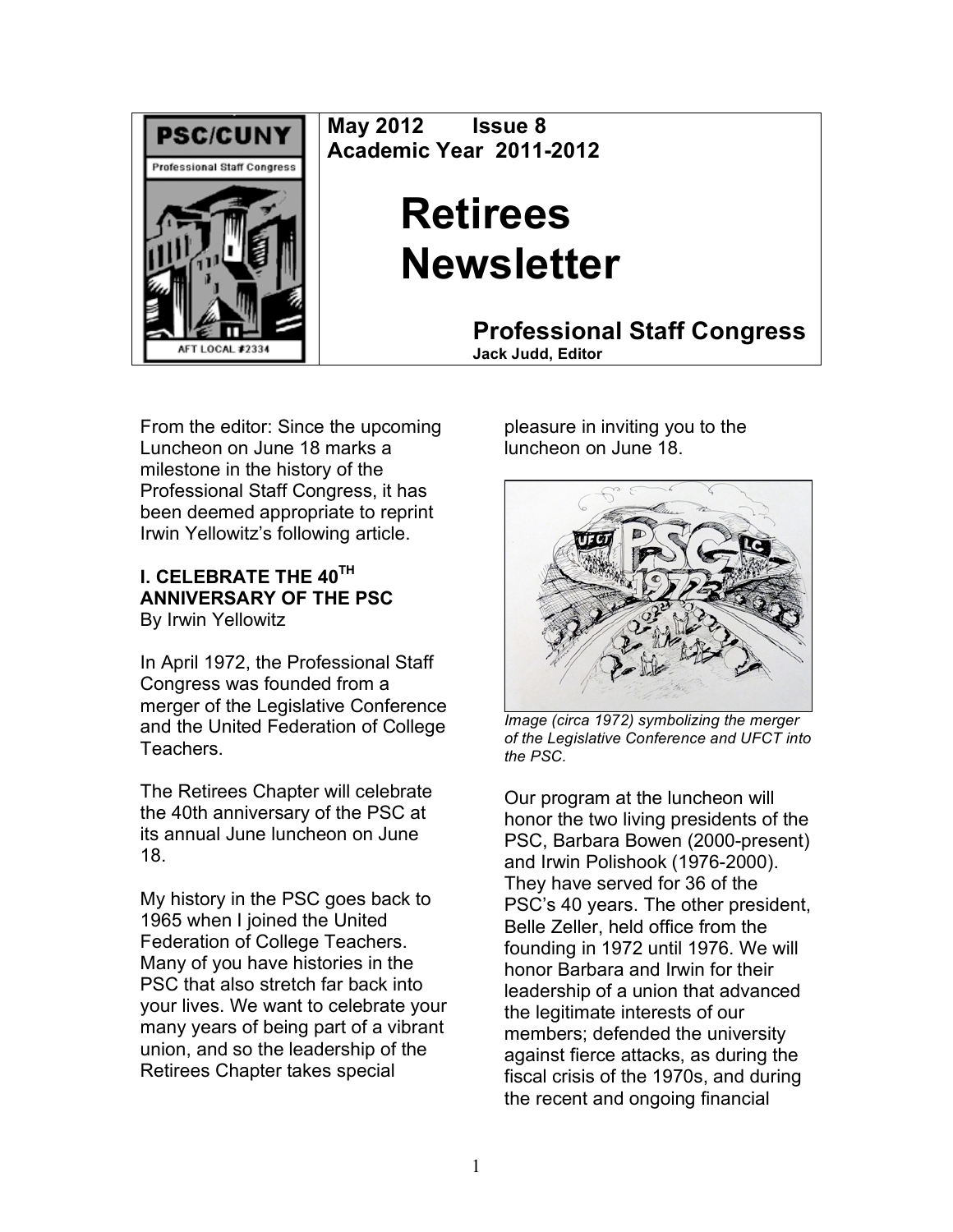assault on CUNY; and served as a national leader in higher education unionism.

These were difficult tasks, and Barbara and Irwin did not do them alone. They were part of a leadership team that included not only the other officers, but members of the Executive Council, the Delegate Assembly, chapter leadership, and after 1986, the Trustees and Advisory Council of the Welfare Fund.

Thus, when we honor Barbara and Irwin, we honor a much larger group of dedicated people who have made the PSC a strong union.



*A paid advertisement that appeared in the Chronicle of Higher Education in 1973 when a PSC campaign got the CUNY Board to rescind its policy of tenure quotas*

We also know that all of you have memories of how the PSC affected your professional and personal lives over these 40 years. We would like you to speak briefly about this during the luncheon program. For example, how did the union's actions preserve CUNY, and affect you directly, during the fiscal crisis of the 1970s? How has the union protected you through the grievance process? How have your working conditions improved, including salaries, workload, pensions and health benefits?

How did the attitude of administrators changed toward you once you had the procedural protections of the contract? How has the union's work in Albany to protect CUNY's budget from destructive cuts affected your work? How, in all sorts of private ways, has being part of a strong, democratic union made you feel better about your career? Please share the answers to some of these questions and whatever else is important to you at the luncheon.

We plan to record the program so it will be available through the Retiree Newsletter to our retired colleagues, through the *Clarion* and PSC website to all union members, and through the Archives to researchers now and in the future.

## **II. APRIL CHAPTER MEETING**

#### **Reexamining the Cultural History of Capitalism** By Joel Berger

Destroying long held myths about immigrant upward mobility and success in the United States is a difficult task. Yet, as Jocelyn Wills, Associate Professor of History at Brooklyn College, described to the Retiree Chapter at its May meeting, that task is the focus of her current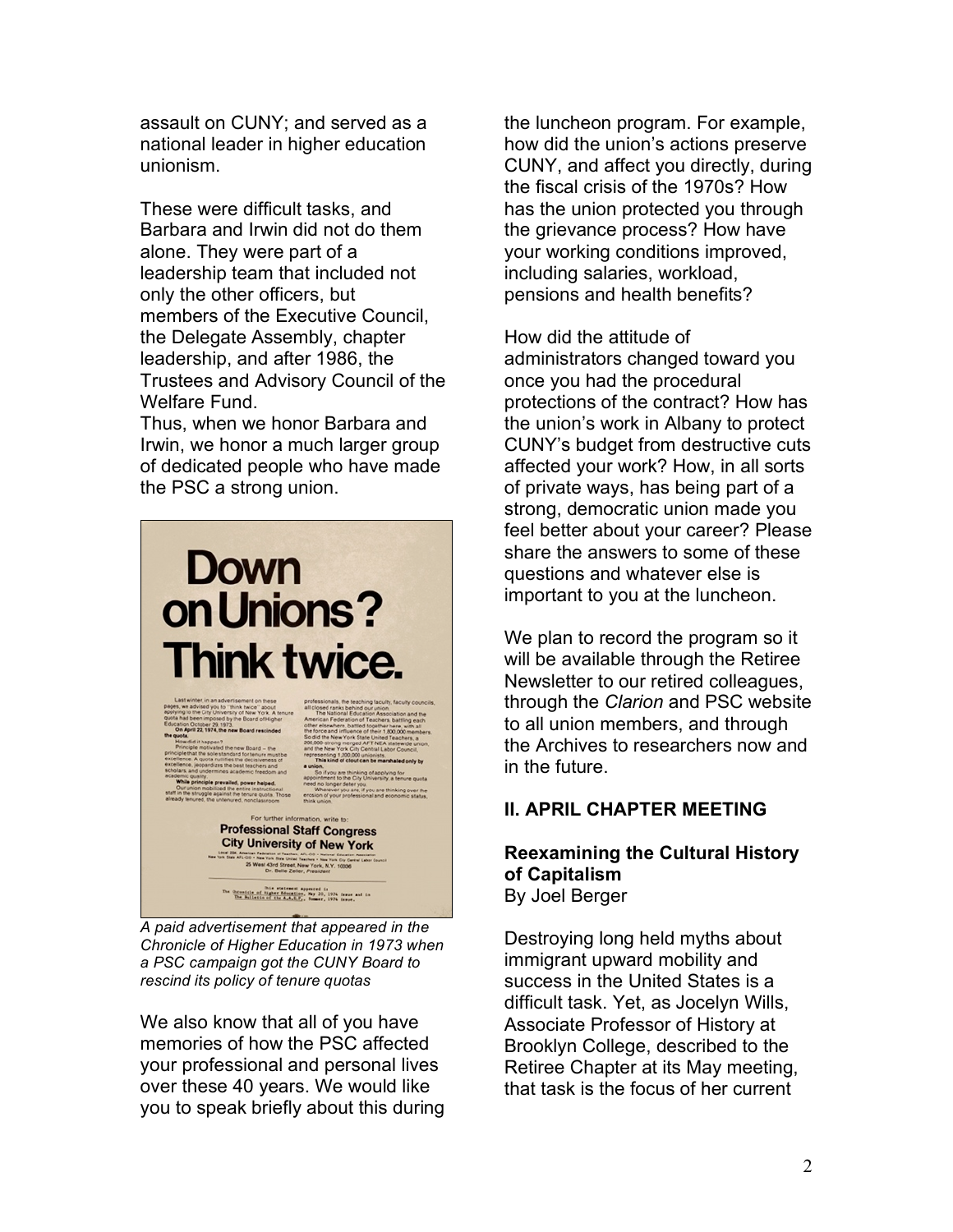research. The area in which she is working is known as "failure studies," which is actually a study of a component of the cultural history of capitalism. Scott Sandage, in his book "Born Losers," observed, "Failure is not the dark side of the American dream it is the foundation of it." That statement spurred Professor Wills to investigate further.

As a Canadian coming to the U.S. twenty years ago, she wanted to find out why American thinking differs so much from Canadian thinking. In the late 19<sup>th</sup> century and early 20<sup>th</sup> century many Americans didn't join unions, and, "so many didn't protest conditions; but rather accommodated themselves to them." The prevailing view was that the "United States offers this exceptional opportunity to go from rags to respectability, and then for the favored few, on to great riches."

Using the Dun records archived at the Baker Library at Columbia University, Professor Wills looked at the annotated reports of those seeking credit in Brooklyn from 1865 to the 1930s. She wanted to test assumptions of social mobility by following the histories of 780 people who wanted to start a small business of their own.

"I don't have one single, solitary, success story to report to you today from the 780 people I have been following backward and forward in time—at least not in terms of the standard trope about upward mobility over time," she said. Professor Wills then shared a story of "one of her favorite friends," Alfred

Frank. She read from the original credit reports from 1884, and drew the conclusion that his story is typical of upward strivers who wanted to succeed in business. The people she is studying find themselves in an upward trajectory in a boom, and when the bust hits all find themselves collapsing with it. These stories reinforce the nature of boom or bust capitalism.

Professor Wills concluded by saying, "The very discussion of mobility goes relatively unquestioned in the historical narrative." She believes that, "We are at a stage in global capitalism that if we don't start asking questions about why we value a certain kind of mobility—why we value material gains as a measure of a person's success, then the road ahead does not look very pretty indeed." A lively question and answer session followed Professor Wills' presentation.

## **III. HEALTH AND SAFETY**

#### **Summer Heat Can Be a Killer** By Ezra Seltzer